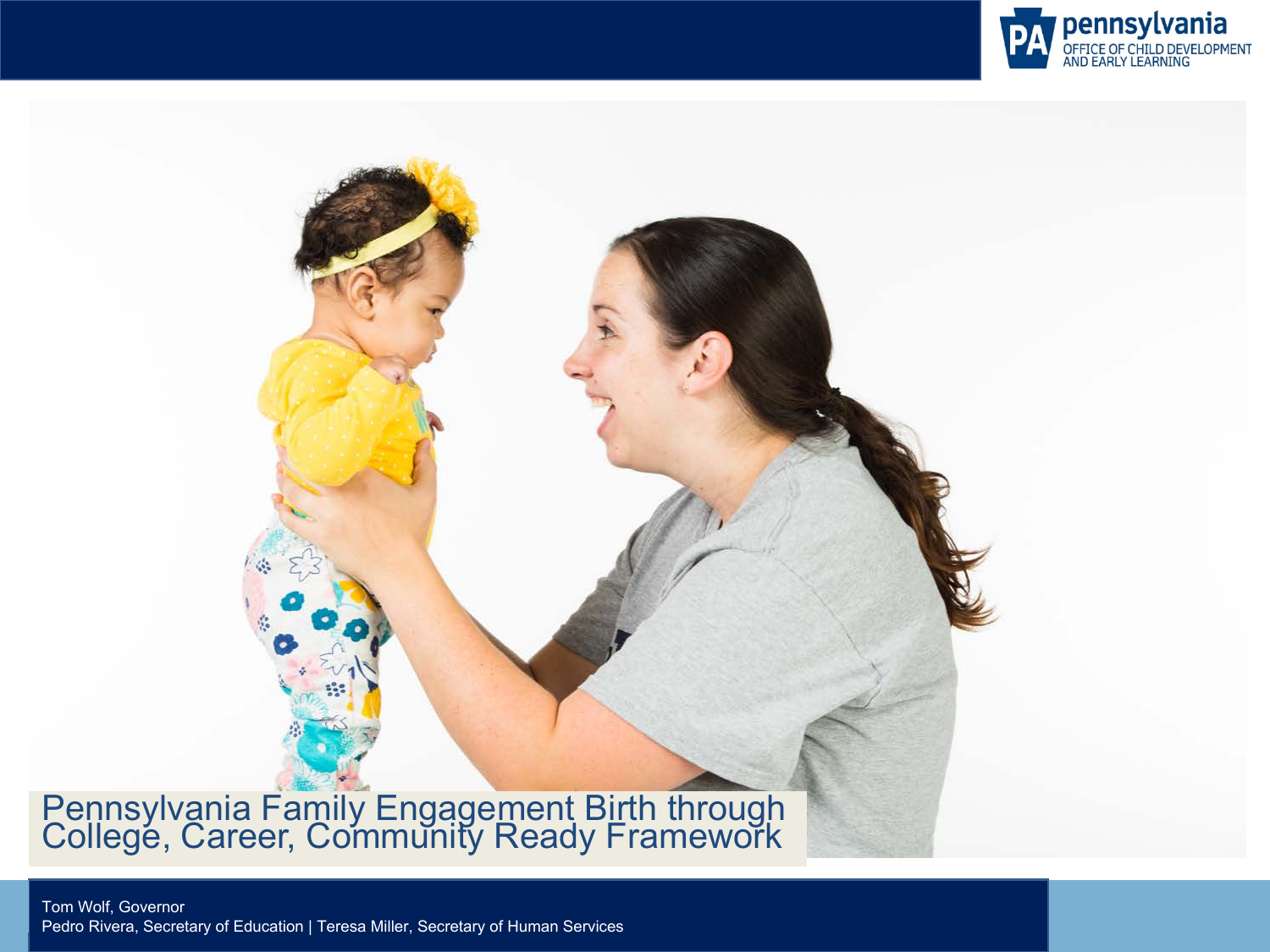

## Session Agenda

- Introduction of Pennsylvania's Family Engagement Framework
- Standard 5: Support families as they develop their leadership and advocacy skills.
- Leadership Panel
- Closing

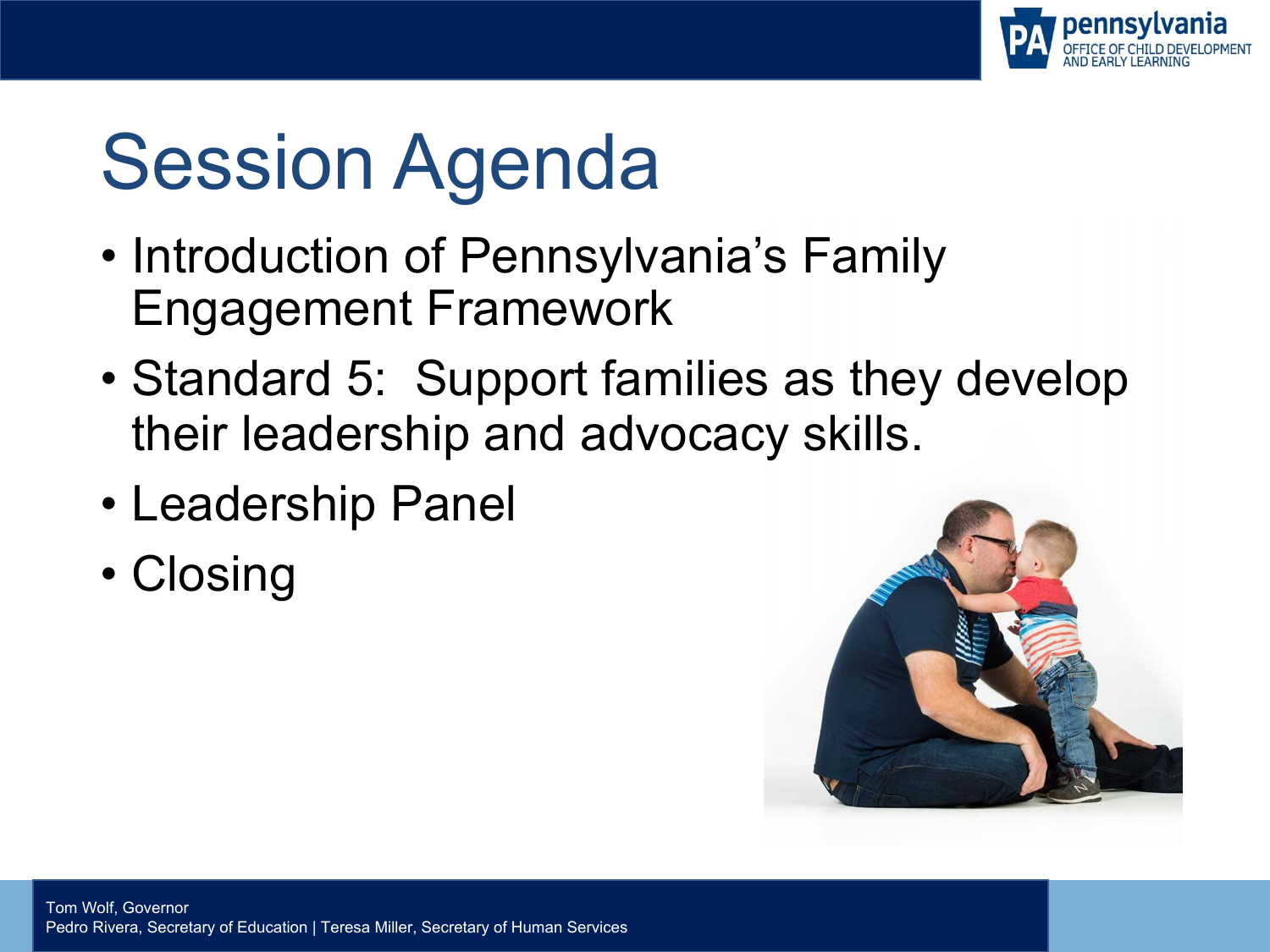

#### Pennsylvania Birth through College, Career, Community Ready Family Engagement Framework



*A tool to guide the implementation of effective practices, use of shared language and a family engagement continuum for families across their child's educational lifespan.*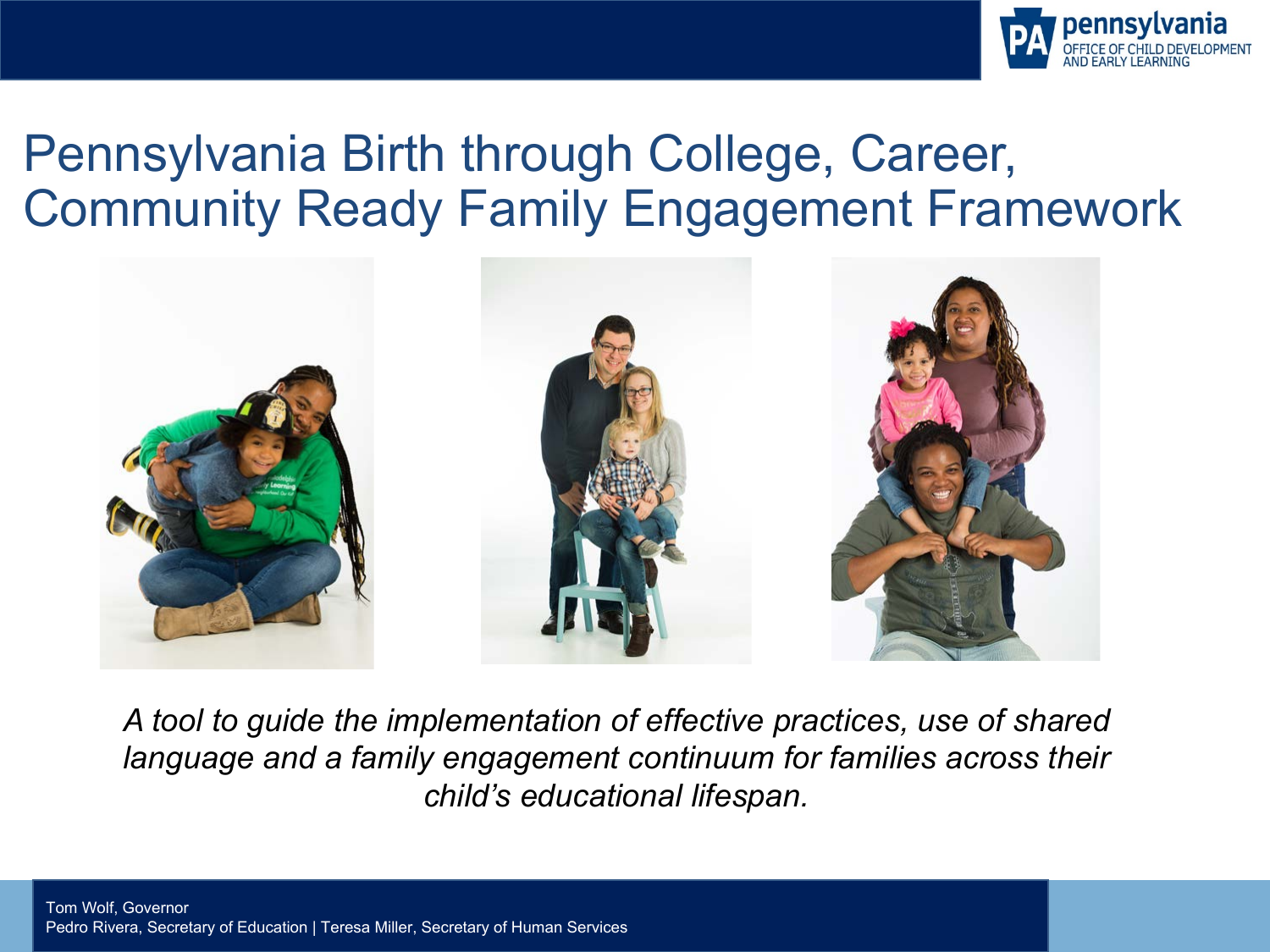

## Audience

#### **Learning Communities:**

Programs and schools to whom the PA Department of Education, Office of Elementary and Secondary Education & Office of Child Development and Early Learning, provides funding, guidance and monitoring.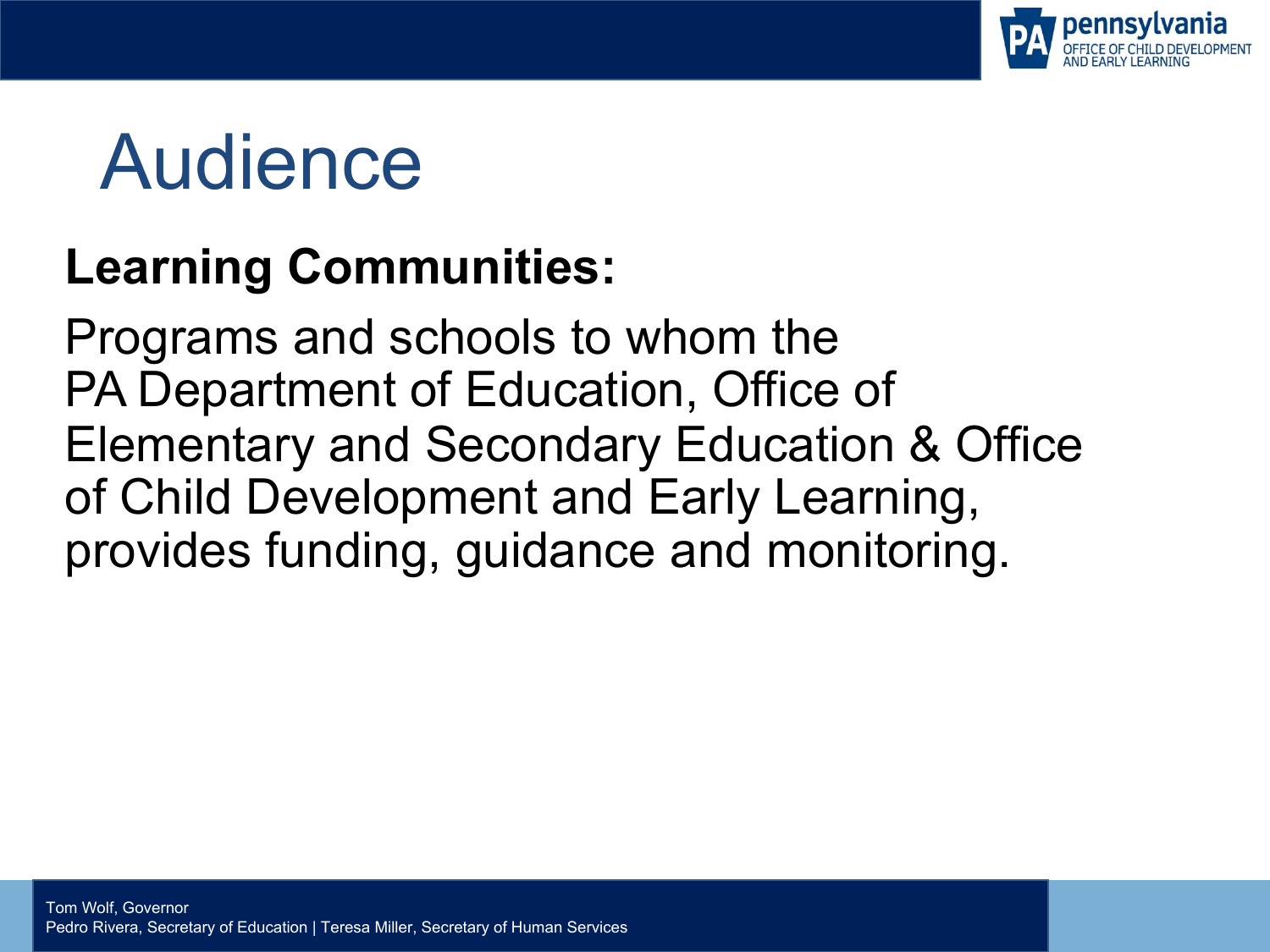

## Family Engagement Definition

Effective family engagement is *intentional***,** *meaningful* **and** *impactful*.

Learning Communities value and support families in their role as a child's first teacher, and *leverage* the *expertise***,** *knowledge* and *leadership* of *families and community partners* to shape the educational environment at the program, classroom, school, state and national level.

These partnerships are *strengths based*, *culturally responsive* and *rely on two-way communications*. They focus on the *shared goal* of positive learning and developmental outcomes for children.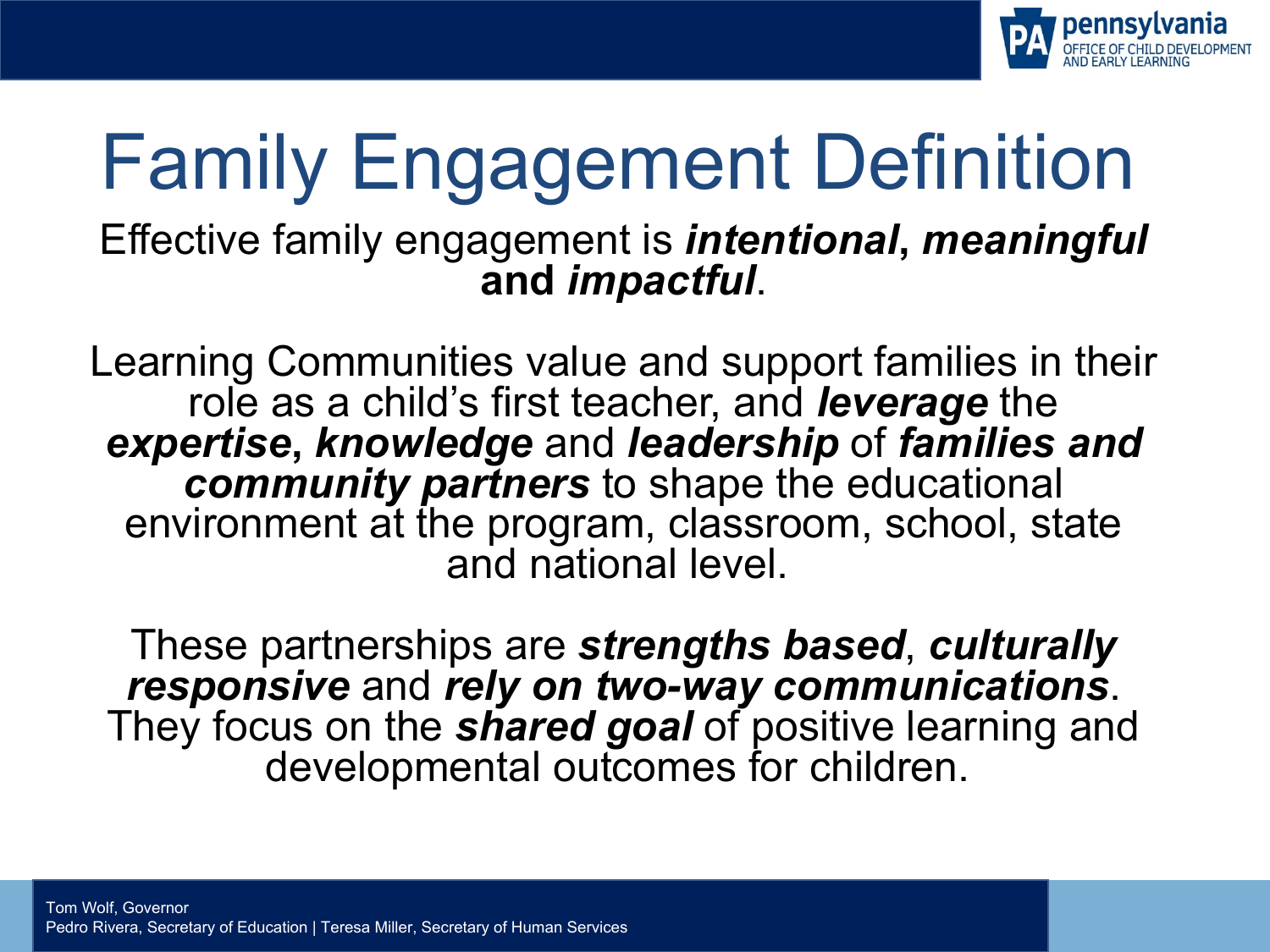

## Framework Components

- Introduction
- Definitions
- Foundational Practices, Standards and Supportive Practices
- Policy Background
- Resources

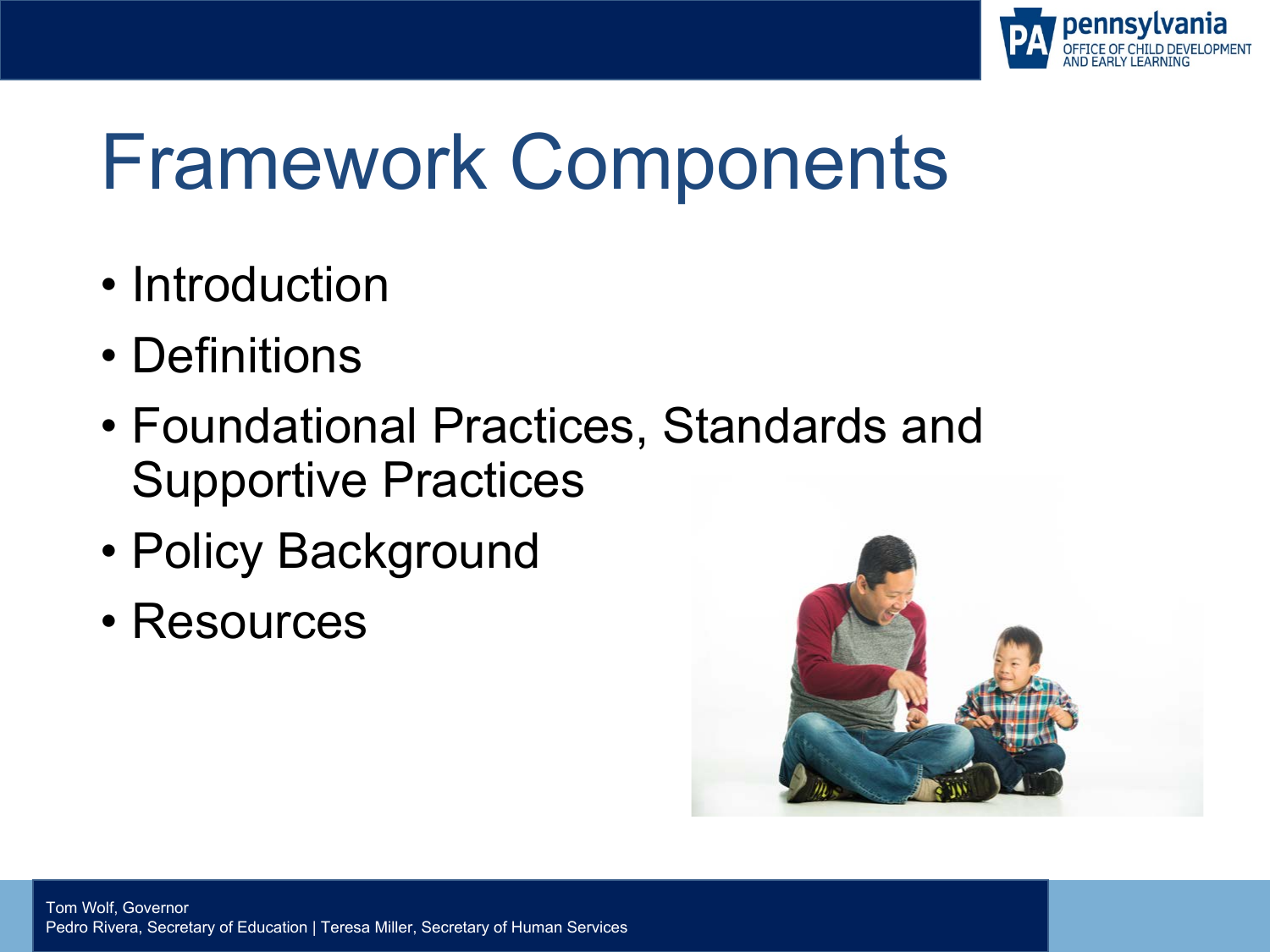

## Foundational Practices

- Leverage family and community partner knowledge, expertise, and leadership.
- Build culturally & linguistically responsive, inclusive and equitable partnerships with families.
- Build inclusive and safe Learning Communities.
- Engage in Professional growth.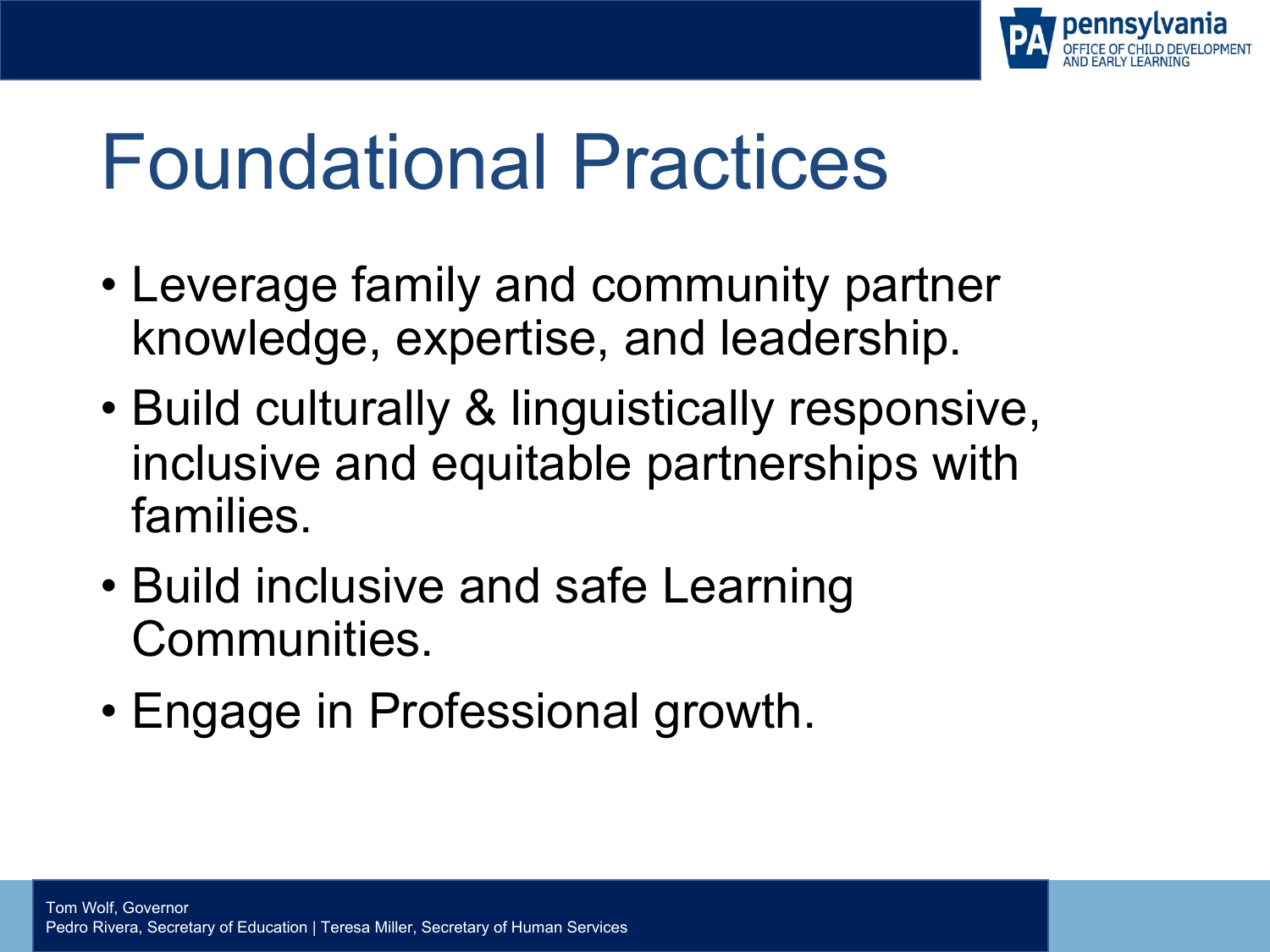

# Family Engagement Standards

Learning Communities…

- connect families to community resources that support families' interests, goals, and needs:
- build partnerships with families that are strengths based, authentic, reciprocal and respectful;
- partner with families to identify information, resources, and strategies to support them in their roles as: teachers, models, encouragers, monitors, and advocates, as they support their child's learning and development;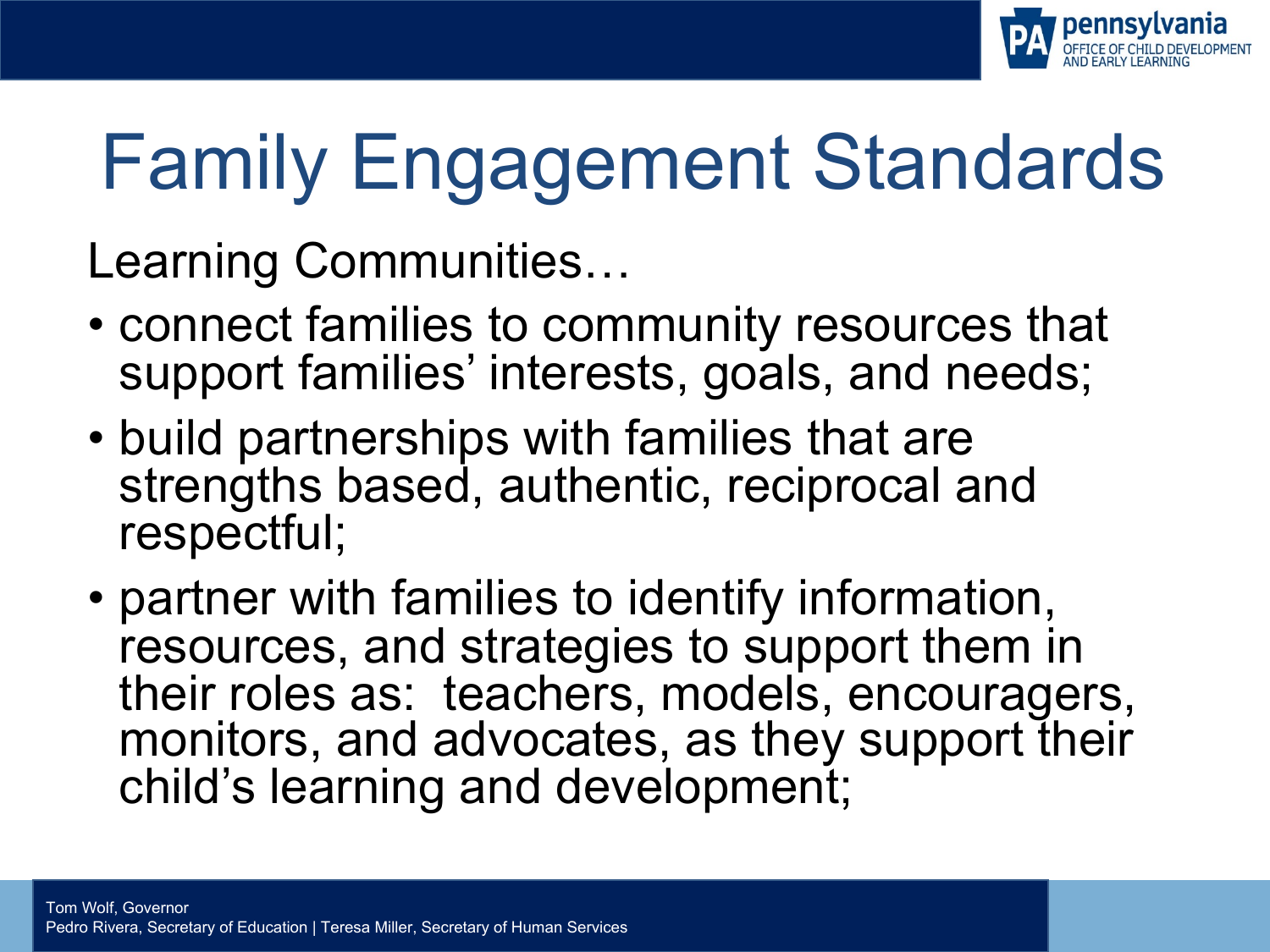

## Standards cont.

Learning Communities…

- provide intentional opportunities for families to connect and engage with each other;
- **support families as they develop their leadership and advocacy skills;**
- build partnerships with families during times of transition.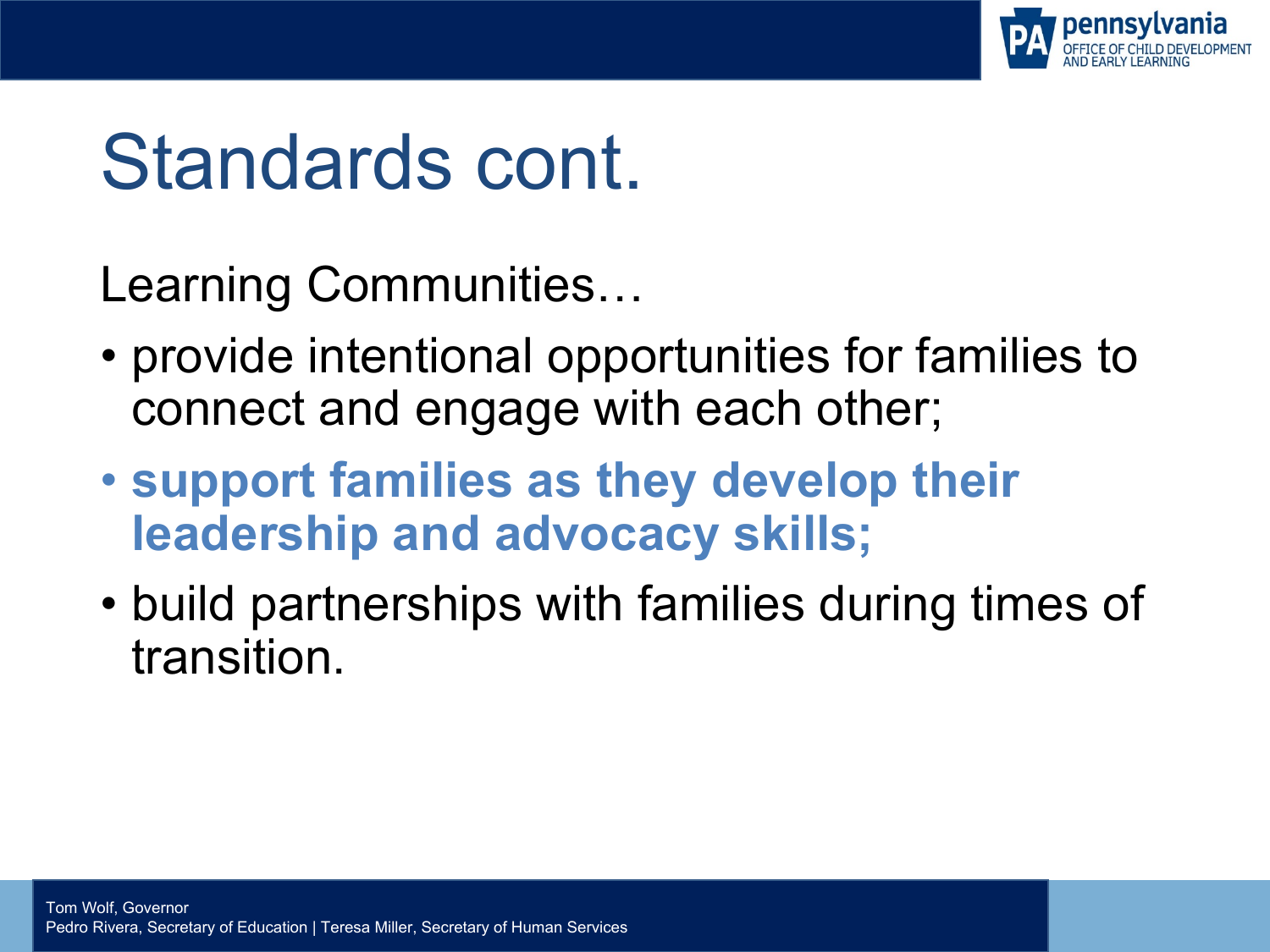

#### Support families as they develop their leadership and advocacy skills



Tom Wolf, Governor Pedro Rivera, Secretary of Education | Teresa Miller, Secretary of Human Services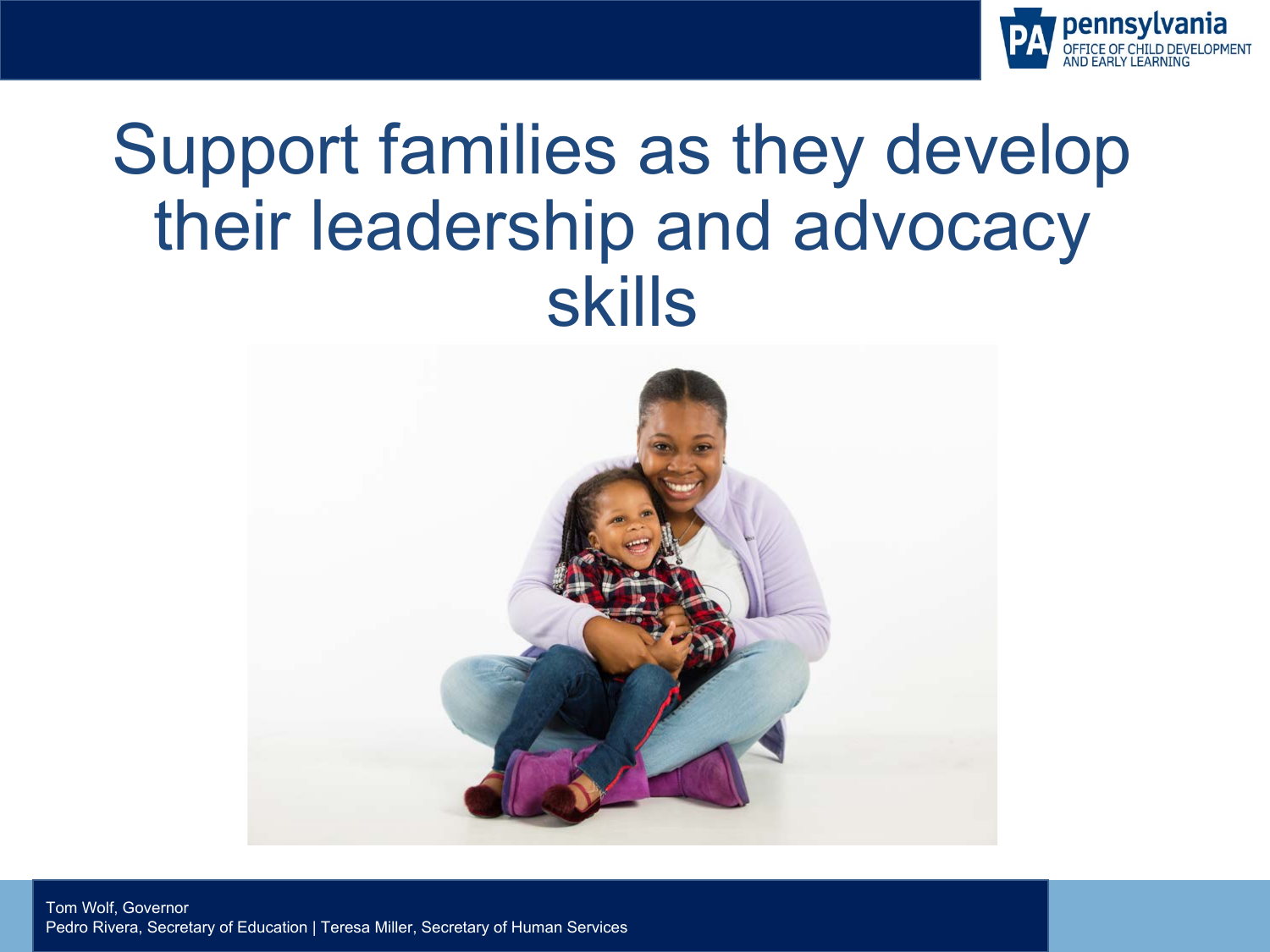

#### **Sadia Batool, Family Leader**

- Competence and Confidence Partners in Policymaking Early Intervention (C2P2 EI) Graduate
- Parents as Partners in Professional Development (P3D) Leader
- PA Pre-K Counts/ Head Start State Supplemental Advisory Member
- OCDEL Fellow
- Lancaster Local Interagency Coordinating Council Family Co-**Chair**
- Arc of Lancaster/Lebanon County Board Director
- Soon to be State Interagency Coordinating Council Committee of Stakeholder Involvement Member





#### **Vision Statement**

As a parent I envision a world where Ehlaam with a diagnosis of ASD is able to maximize her quality of life with the highest level of dignity by providing her with equal opportunities to play. socialize, learn and enjoy in the community as kids without a diagnosis



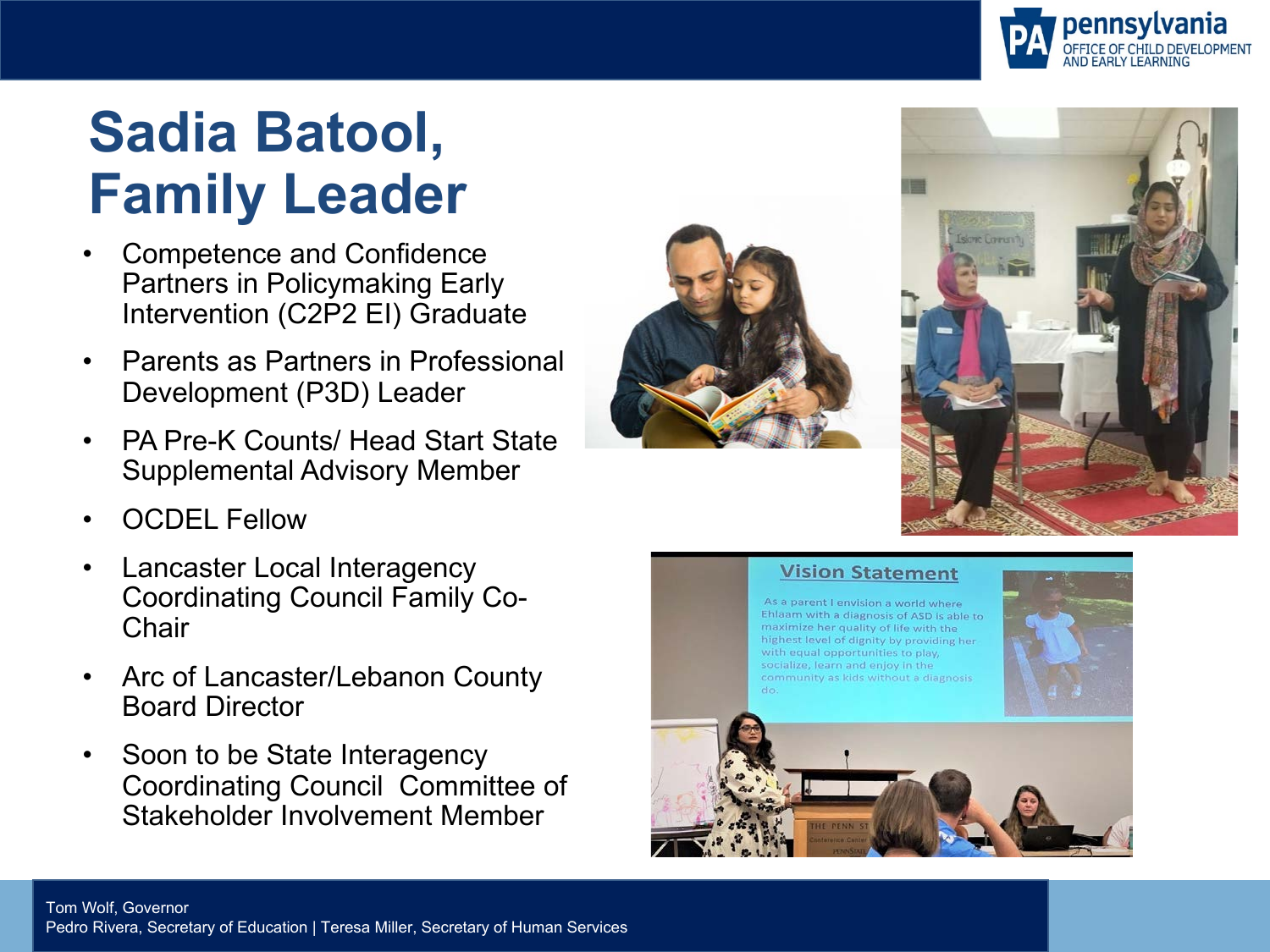

#### **Catherine Siris, Family Leader**

- Competence and Confidence Partners in Policymaking Early Intervention (C2P2 EI) **Graduate**
- Parents as Partners in Professional Development (P3D) Leader
- Early Intervention Connections Family Co-**Chair**





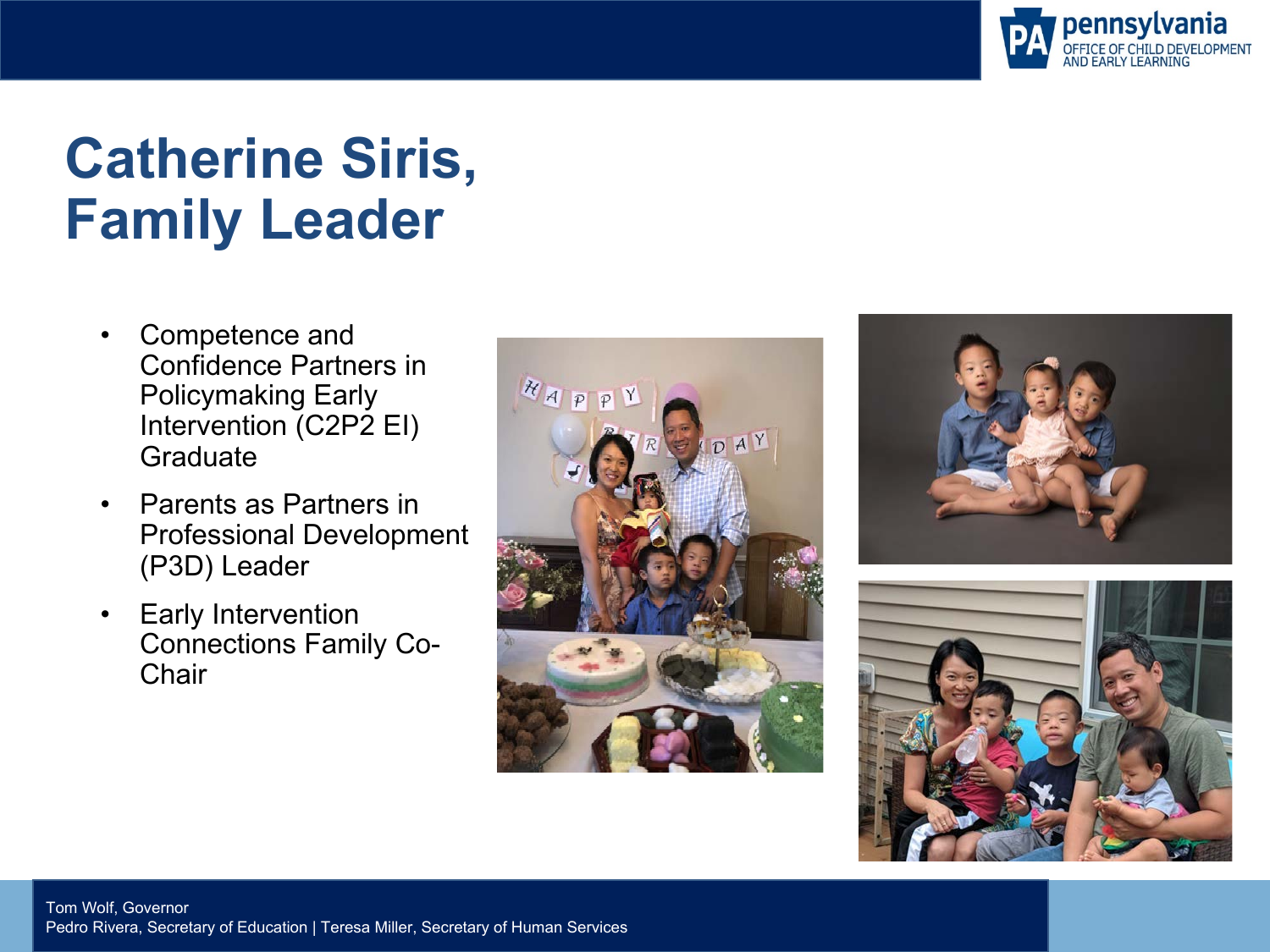

#### **Naomi Galman, Family Leader**

- Competence and Confidence Partners in Policymaking Early Intervention (C2P2 EI), Graduate
- Parents as Partners in Professional Development (P3D), Leader
- Beaver County Local Interagency Coordinating Council(LICC), Family Co-Chair
- State Interagency Coordinating Council (SICC) Committee for Stakeholder Engagement (CSE), Member
- Special Education Advisory Panel (SEAP), Member





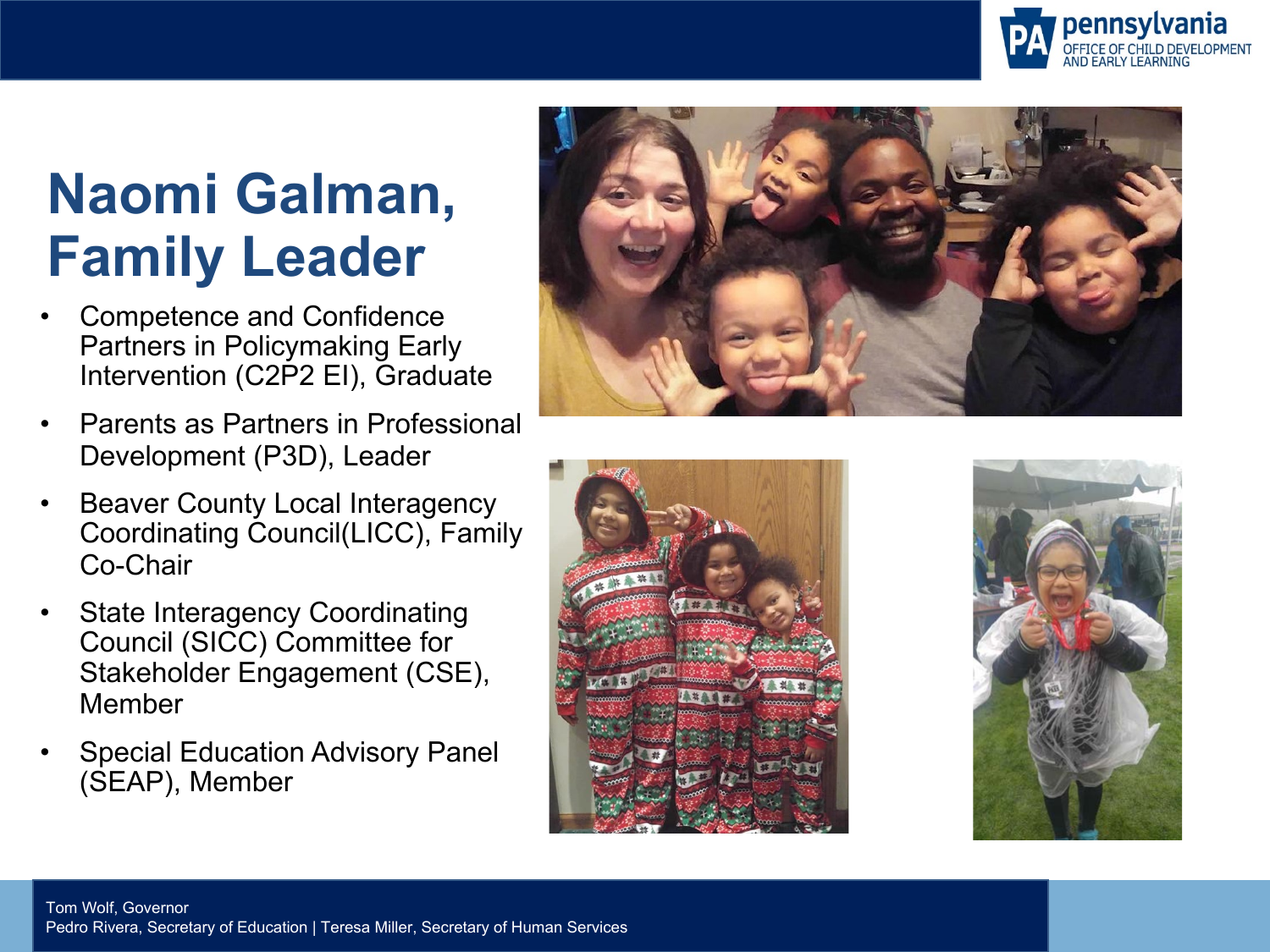

## Panelists

- Tell us a little bit about yourself and the partnership you have with each other.
- What do you think makes your partnership unique?
- What are the strategies/supports that have been most helpful in supporting leadership growth?
- What are the benefits of this partnership?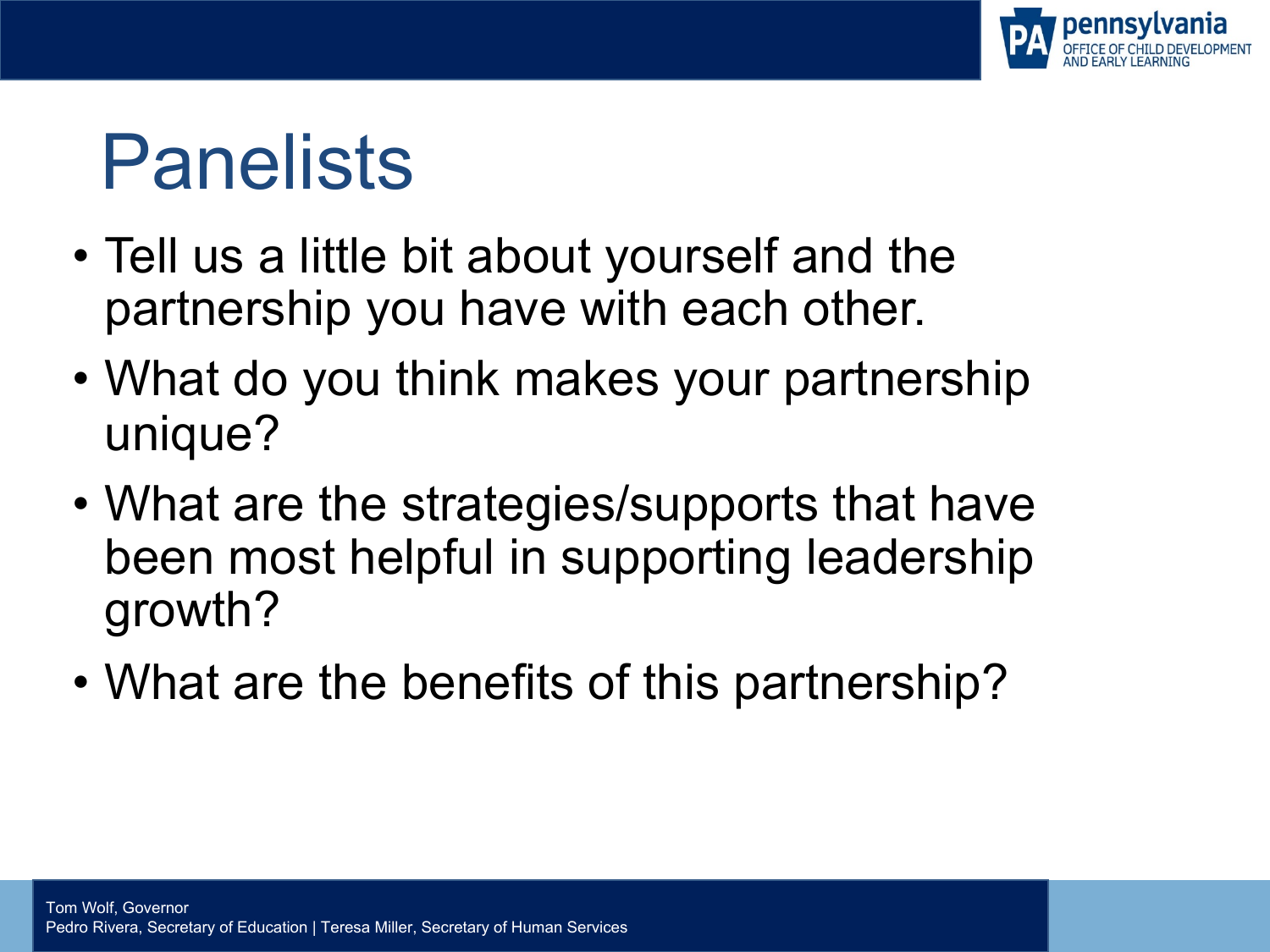

# Thank You $L_{E_{T'S P} \wedge Y}$